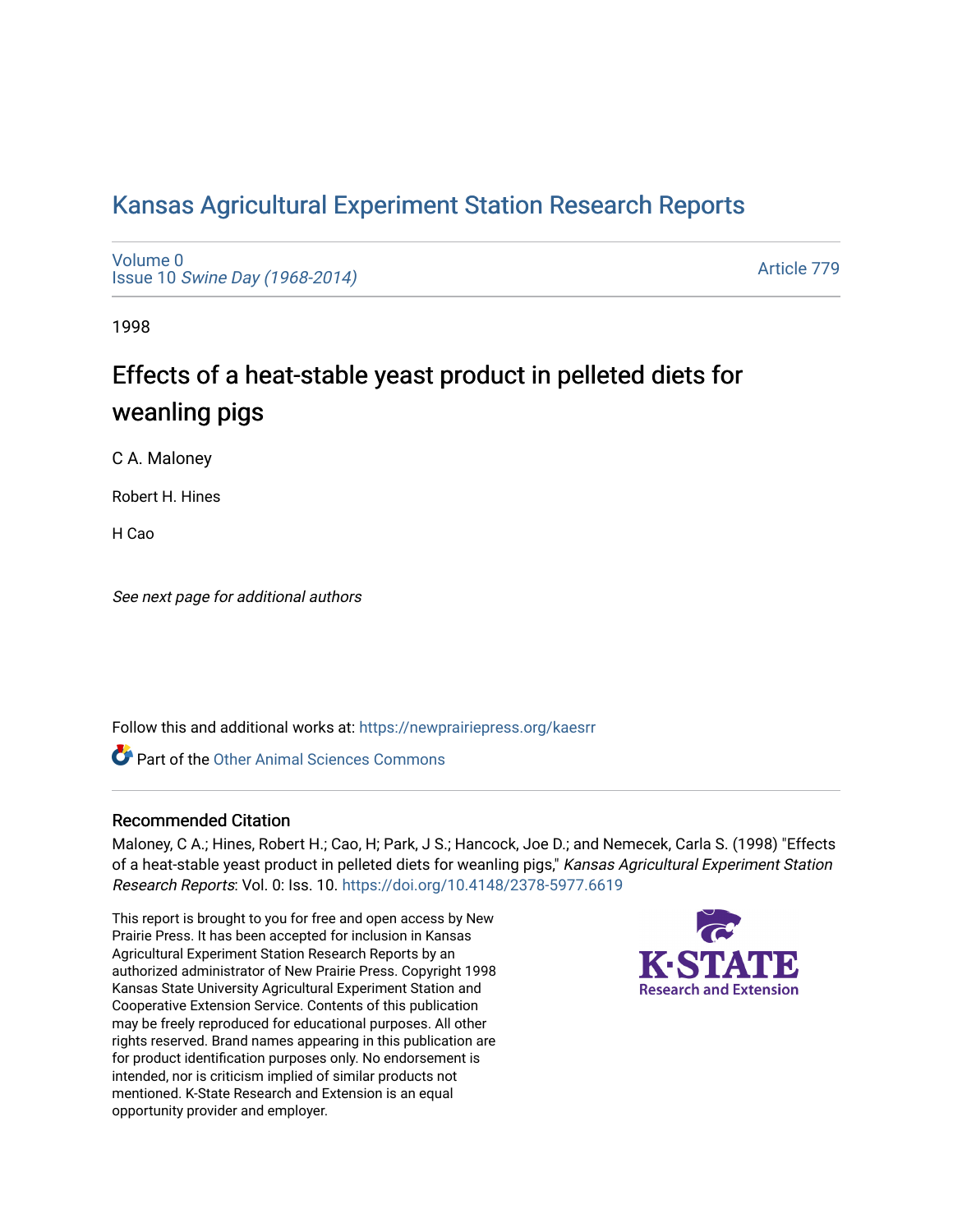### Effects of a heat-stable yeast product in pelleted diets for weanling pigs

#### **Abstract**

The results from two experiments showed that a heat-stable yeast product survived well in diets that were steam conditioned at 158 to 176°F and pelletized. Also, inclusion of .2% yeast product resulted in a greater rate of gain and a trend for improved feed efficiency in weanling pigs.; Swine Day, Manhattan, KS, November 19, 1998

#### Keywords

Swine day, 1998; Kansas Agricultural Experiment Station contribution; no. 99-120-S; Report of progress (Kansas State University. Agricultural Experiment Station and Cooperative Extension Service); 819; Swine; Weanling pigs; Nursery; Yeast

#### Creative Commons License



This work is licensed under a [Creative Commons Attribution 4.0 License](https://creativecommons.org/licenses/by/4.0/).

#### Authors

C A. Maloney, Robert H. Hines, H Cao, J S. Park, Joe D. Hancock, and Carla S. Nemecek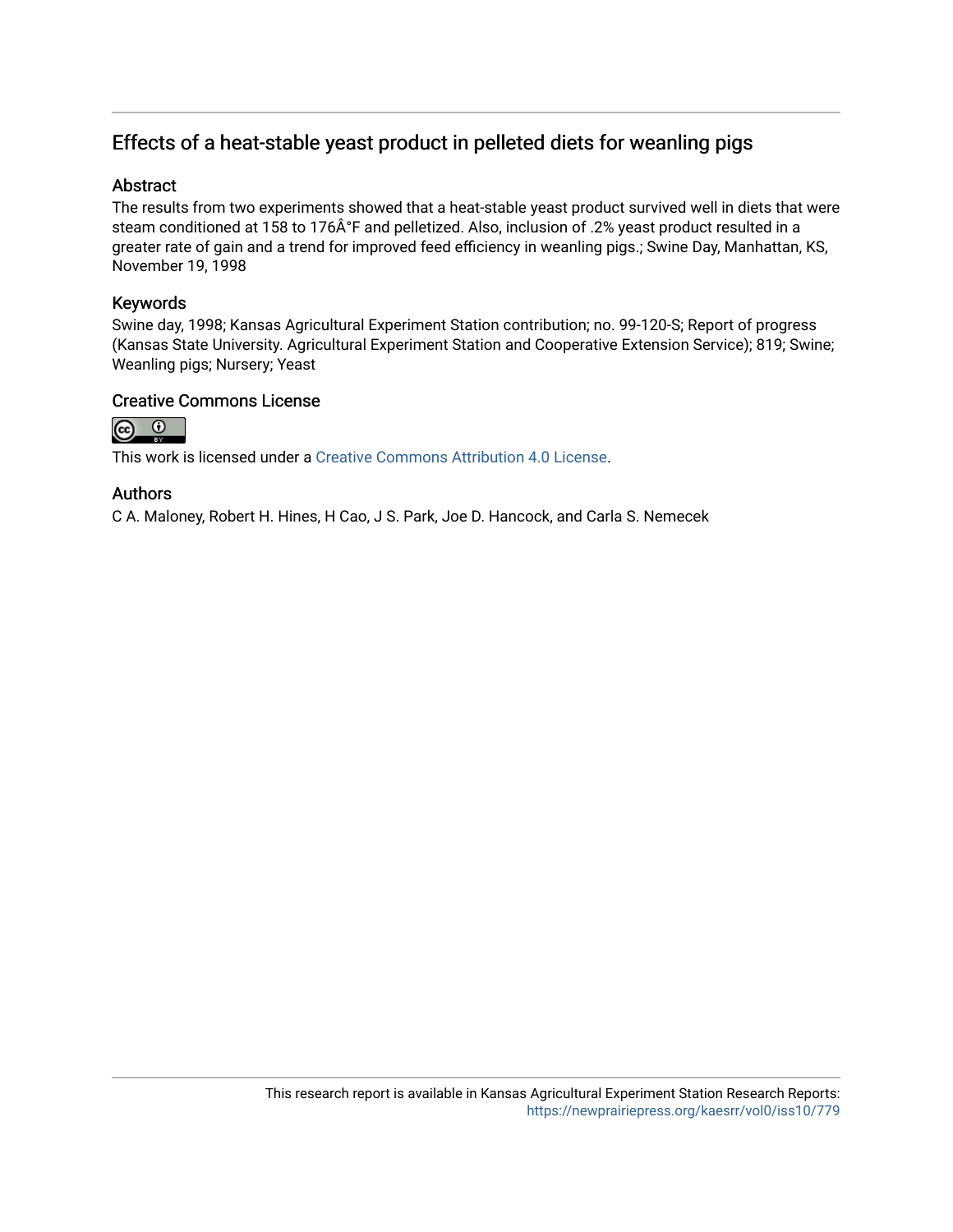

#### **EFFECTS OF A HEAT-STABLE YEAST PRODUCT** IN PELLETED DIETS FOR WEANLING PIGS<sup>1</sup>

C. A. Maloney, J. D. Hancock, R. H. Hines. H. Cao, C. S. Nemecek, and J. S. Park

#### Summarv

The results from two experiments showed that a heat-stable yeast product survived well in diets that were steam conditioned at 158 to 176°F and pelletized. Also, inclusion of .2% yeast product resulted in a greater rate of gain and a trend for improved feed efficiency in weanling pigs.

(Key Words: Weanling Pigs, Nursery, Yeast.)

#### **Introduction**

The effects of direct-fed microbials on animal growth and health have been of interest for many years, especially with the everincreasing pressure to reduce (or eliminate) use of antibiotics as nonspecific growth promoters. However, growth and (or) health benefits from such products have not been demonstrated consistently in pigs. Also, the thermal processing (e.g., pelletizing) that has become part of modern feed preparation for swine and poultry is known to inactivate or kill the organisms in most direct-fed microbial products. The data in this report result from experiments designed to evaluate new yeast products for their ability to withstand the rigors of pelletizing and to determine if they affect growth performance in weanling pigs.

#### Procedures

Experiment 1. A heat-stable (BIOSAF) or conventional (Procreatin-7) active yeast product was added as .2% of a corn-soybean meal-based diet (Phase III nursery). The diet (Table 1) was steam conditioned at atmospheric pressure with temperatures of 140, 158, 176, and 194°F. Retention time in the conditioner was approximately 10 sec for all temperature treatments. Pelleting was in a CPM Master Model HD1000 pellet mill equipped with a 1.5 in.-thick die having 5/32 in.-diameter holes. The pelletized diets were cooled with ambient temperature air in a horizontal pellet cooler. A mash conditioned at 158°F (near our normal conditioning temperature for this type of diet) without added yeast was used as the control for the experiment. Samples were taken before conditioning, after conditioning, and after cooling for determination of colony forming units (CFU) of yeast. Two independent laboratories conducted the yeast CFU analyses.

The data for CFU of yeast were transformed ( $log_{10}$ ) before analyses as a 2  $\times$  4 factorial plus control. Orthogonal contrasts were used to separate treatment means with comparisons of control vs all other treatments; yeast source (heat-stable vs conventional); conditioning temperature (linear, quadratic, and cubic effects); and interactions among yeast source and conditioning temperature.

**Experiment 2.** A total of 144 pigs (average initial BW of 10.2 lb and 21 d of age) was used in a 31-d growth assay to determine the effects of the heat-stable yeast product (BIOSAF) on growth performance of wean-

<sup>&</sup>lt;sup>1</sup>Appreciation is expressed to Tom Meloche and Francisco Garcia, SAF Products, Minneapolis, MN, for supplying the BIOSAF and Procreatin-7 and for financial support.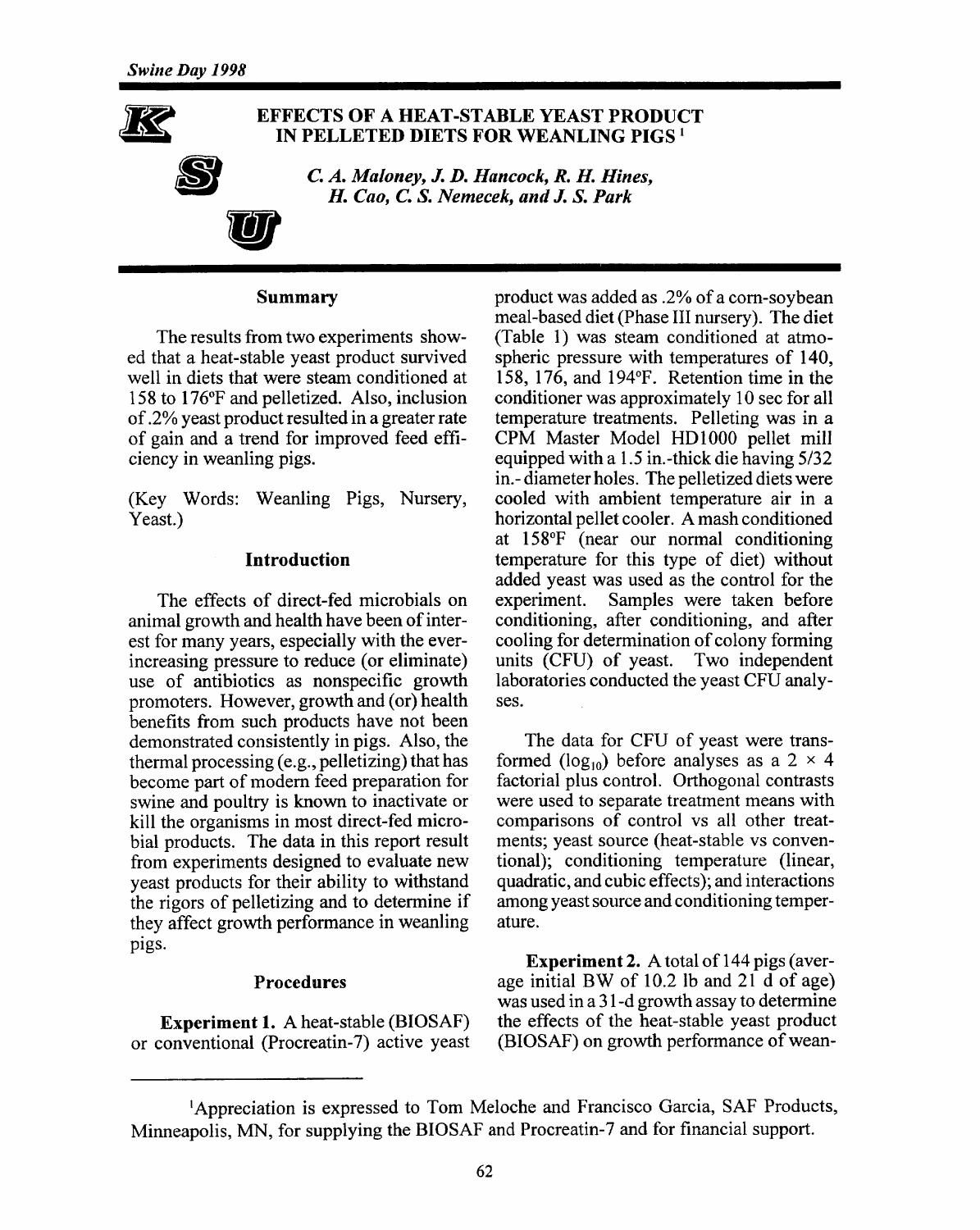ling pigs. The pigs were blocked by weight and allotted to pens based on gender and ancestry. There were six pigs per pen and eight pens per treatment. The diets (Table 1) were formulated to 1.7% lysine, .9% Ca, and .8% P in Phase I (d 0 to 14) and  $1.5\%$  lysine, .8% Ca, and .7% P in Phase II (d 14 to 31). Treatments were control and .2% and .4% of the heat-stable yeast fed in both phases of the growth assay. Feed processing was the same as in Exp. 1 (i.e., the same conditioner, pellet mill, and cooler), but low conditioning temperatures were used (140°F for Phase I and 149°F for Phase II) to avoid heat damage to the milk and specialty protein products in those diets.

The pigs were housed in an environmentally controlled nursery room in 4-ft  $\times$  5-ft pens with wire mesh flooring. Room temperature initially was 90°F and was decreased by 3°F each week thereafter. The pens had a self-feeder and nipple waterer to allow ad libitum consumption of feed and water. Pig. and feeder weights were collected on d 0, 14. and 31 to allow calculation of ADG, ADFI, and F/G. Fecal samples were collected on d 13 of the assay to determine CFU of yeast, total coliforms, and E. coli.

#### **Results and Discussion**

**Experiment 1.** In the conditioned mash, the control had fewer ( $P < .05$ ) CFU/g than the average of the yeast treatments. As conditioning temperature was increased from 140 to 194°F, CFU of yeast (Tables 2 and 3) in the conditioned mash and cooled pellets decreased (linear effect, P<.006). However, the heat-stable product was better able to survive conditioning  $(P<.02)$  and pelleting  $(P<.001)$  than the conventional yeast product. Indeed, the heat-stable yeast generally was not affected by pelletizing with steam conditioning temperatures of at least 158°F,

whereas the conventional suffered markedly with pelleting at conditioning temperatures of even 140. Thus, the technology used to manufacture the heat-stable yeast did yield a product that survived typical U.S. feed manufacturing practices (e.g., steam-conditioning temperatures of 158 to 176°F) prior to pelletizing.

**Experiment 2.** As addition of the heatstable yeast was increased from 0 to .4% of the diet (Table 4). CFU of yeast in the pelleted diet increased (quadratic effects,  $P<.02$ ). Also, CFU of yeast in the feces of pigs fed those diets increased (quadratic effect,  $P < 04$ ), with a corresponding trend (linear effect,  $P < 08$ ) for decreased CFU of total coliforms (Table 5). For d 0 to 14 of the growth assay (Table 6), ADG was increased by 16% with addition of .2% of the heat-stable yeast and then plateaued as the heat-stable yeast addition was increased to .4% (quadratic effect,  $P<.01$ ). Also, the addition of heat-stable yeast at .2% to the Phase I diet resulted in a trend (quadratic effect,  $P<0.06$  for improved  $F/G$  compared to the control diet without added yeast. During Phase II (d 14 to 31), no differences in ADG or F/G were observed (P>.42), but overall (d 0 to 31), pigs fed diets with the heat-stable yeast still had 5% greater ADG (linear effect,  $P<.03$ ) and a trend (quadratic effect,  $P<.09$ ) for improved F/G.

Results from the two experiments showed that the heat-stable veast product survived well in diets that were steam conditioned at 158 to 176°F and pelletized. Also, inclusion of .2% yeast product resulted in a greater rate of gain and a trend for improved feed efficiency in weanling pigs.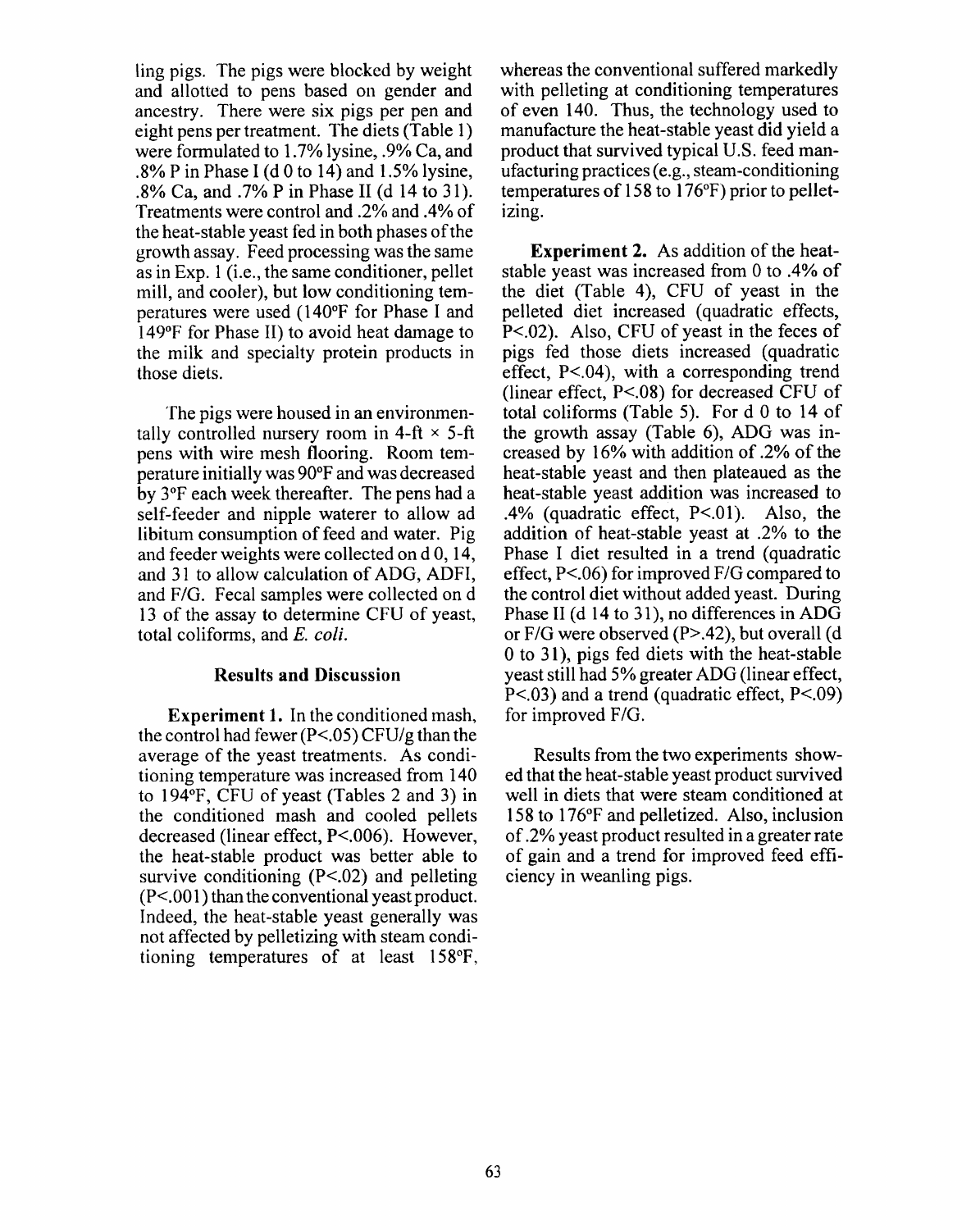| Ingredient, %              | Phase I <sup>a</sup><br>(d 0 to 14) | Phase II <sup>b</sup><br>(d 14 to 31) | Diet for<br>Pelleting Experiment |
|----------------------------|-------------------------------------|---------------------------------------|----------------------------------|
| Corn                       | 32.28                               | 49.15                                 | 62.17                            |
| Soybean meal (46.5% CP)    | 20.53                               | 21.25                                 | 30.43                            |
| Spray-dried whey           | 20.00                               | 20.00                                 |                                  |
| Lactose                    | 10.00                               |                                       |                                  |
| Spray-dried wheat gluten   | 5.00                                |                                       |                                  |
| Spray-dried plasma protein | 4.00                                |                                       |                                  |
| Spray-dried blood meal     | 1.00                                | 2.00                                  |                                  |
| Soybean oil                | 2.00                                | 3.00                                  | 3.00                             |
| Monocalcium phosphate      | 1.68                                | 1.27                                  | 1.55                             |
| Limestone                  | .77                                 | .70                                   | .90                              |
| L-Lysine HCl               | .35                                 | .41                                   | .10                              |
| DL-Methionine              | .20                                 | .18                                   | .05                              |
| Threonine                  | .03                                 | .04                                   |                                  |
| Tryptophan                 | .01                                 | ----                                  |                                  |
| Salt                       | .20                                 | .30                                   | .30                              |
| KSU vitamin premix         | .25                                 | .25                                   | .25                              |
| KSU mineral premix         | .15                                 | .15                                   | .15                              |
| Antibiotic                 | 1.00 <sup>c</sup>                   | 1.00 <sup>d</sup>                     | 1.00 <sup>d</sup>                |
| Zinc oxide                 | .35                                 | ----                                  |                                  |
| CuSO <sub>4</sub>          |                                     | .10                                   | .10                              |
| Chromic oxide              | .20                                 | .20                                   |                                  |
| Total                      | 100.00                              | 100.00                                | 100.00                           |

 $\ddot{\phantom{a}}$ 

Table 1. Diet Composition

<sup>a</sup>Formulated to 1.7% lysine, .9 % Ca, and .8% P.<br><sup>b</sup>Formulated to 1.5% lysine, .8% Ca, and .7% P.<br><sup>c</sup>Provided 150 g of apramycin / ton of feed.<br><sup>d</sup>Provided 50 g of carbadox / ton of feed.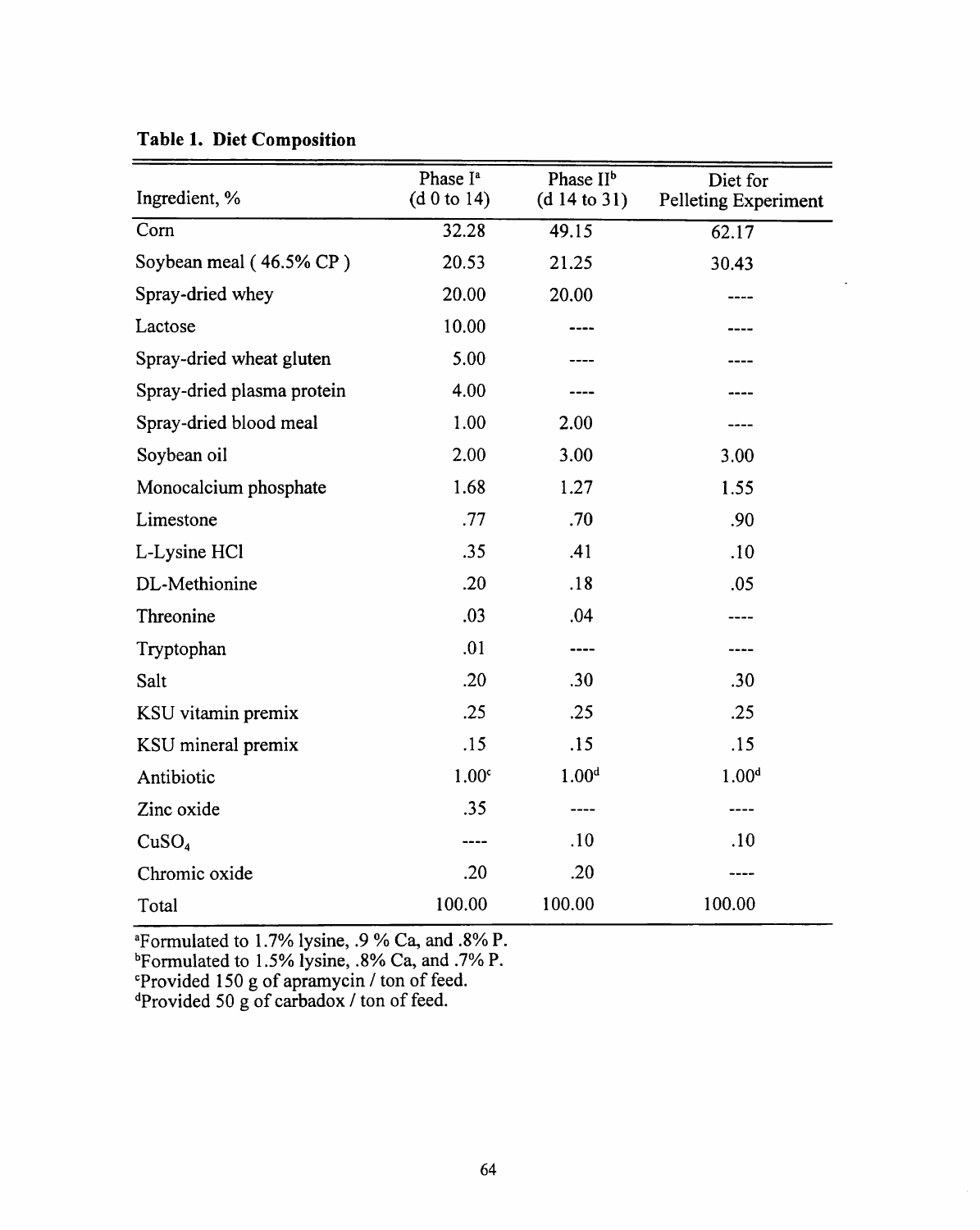|                              | Control                    | Conventional (cond temp., $\mathrm{P}F$ ) |     |     |     | Heat-Stable (cond temp., ${}^{\circ}$ F) |     |     |     |    |
|------------------------------|----------------------------|-------------------------------------------|-----|-----|-----|------------------------------------------|-----|-----|-----|----|
| Itemb                        | (no yeast $158^{\circ}F$ ) | 140                                       | 58ء | 176 | 194 | 140                                      |     | 176 | 194 | SE |
| Conditioned mash, $log_{10}$ | 3.0                        |                                           | 5.6 |     |     |                                          | 6.5 | 5.9 |     |    |
| Cooled pellets, $log_{10}$   |                            |                                           | 1.4 | 2.b | 1.3 | 6.3                                      | 6.4 |     |     |    |

Table 2. Effects of Conditioning Temperature on Live Yeast Cell Counts (Saccharomyces cerevisiae, Sc. 47) in Processed Feed<sup>a</sup>

The same corn-soybean meal-based diet was used for all treatments.<br>
bYeast counts before the conditioner were: control 4.5  $log_{10}$ ; heat-stable 6.8  $log_{10}$ ; conventional 7.3  $log_{10}$ .

|                  | Probability ( $P \leq$ ) Values <sup>a</sup> |                                |                 |                          |                    |                             |                |                         |  |
|------------------|----------------------------------------------|--------------------------------|-----------------|--------------------------|--------------------|-----------------------------|----------------|-------------------------|--|
| Item             | Control<br>vs others                         | Conventional vs<br>Heat-stable | Temp.<br>linear | Yeast $\times$<br>linear | Temp.<br>quadratic | Yeast $\times$<br>quadratic | Temp.<br>cubic | Yeast $\times$<br>cubic |  |
| Conditioned mash | .05                                          | .02                            | .001            | .28                      | .27                | .14                         | .78            | .14                     |  |
| Cooled pellets   | .44                                          | .001                           | .006            | .27                      |                    | .19                         | .27            | .18                     |  |

Table 3. Probability Values for the Conditioning Experiment ( $log_{10}$  data)